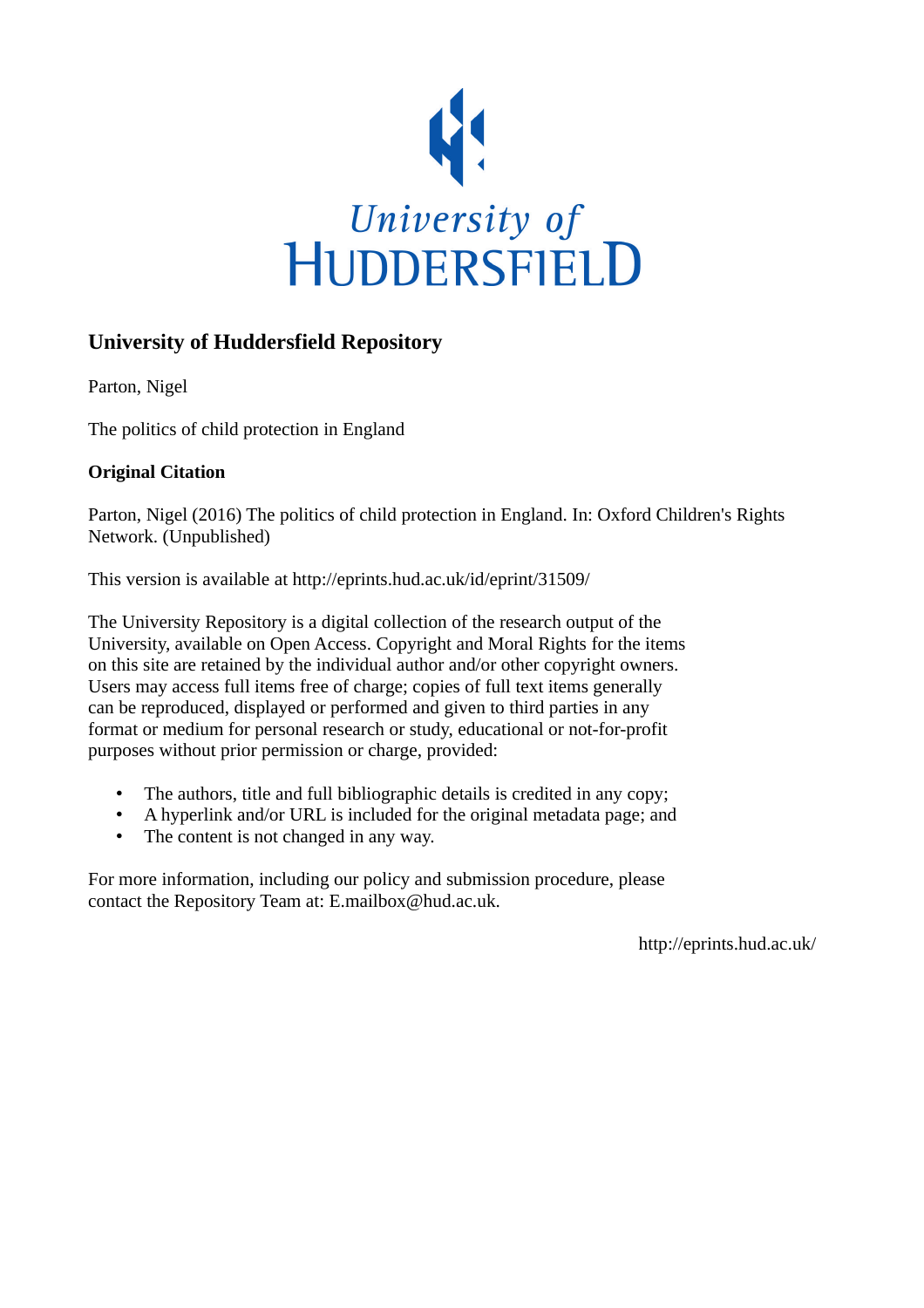#### The Politics of Child Protection in England

Nigel Parton University of Huddersfield England n.parton@hud.ac.uk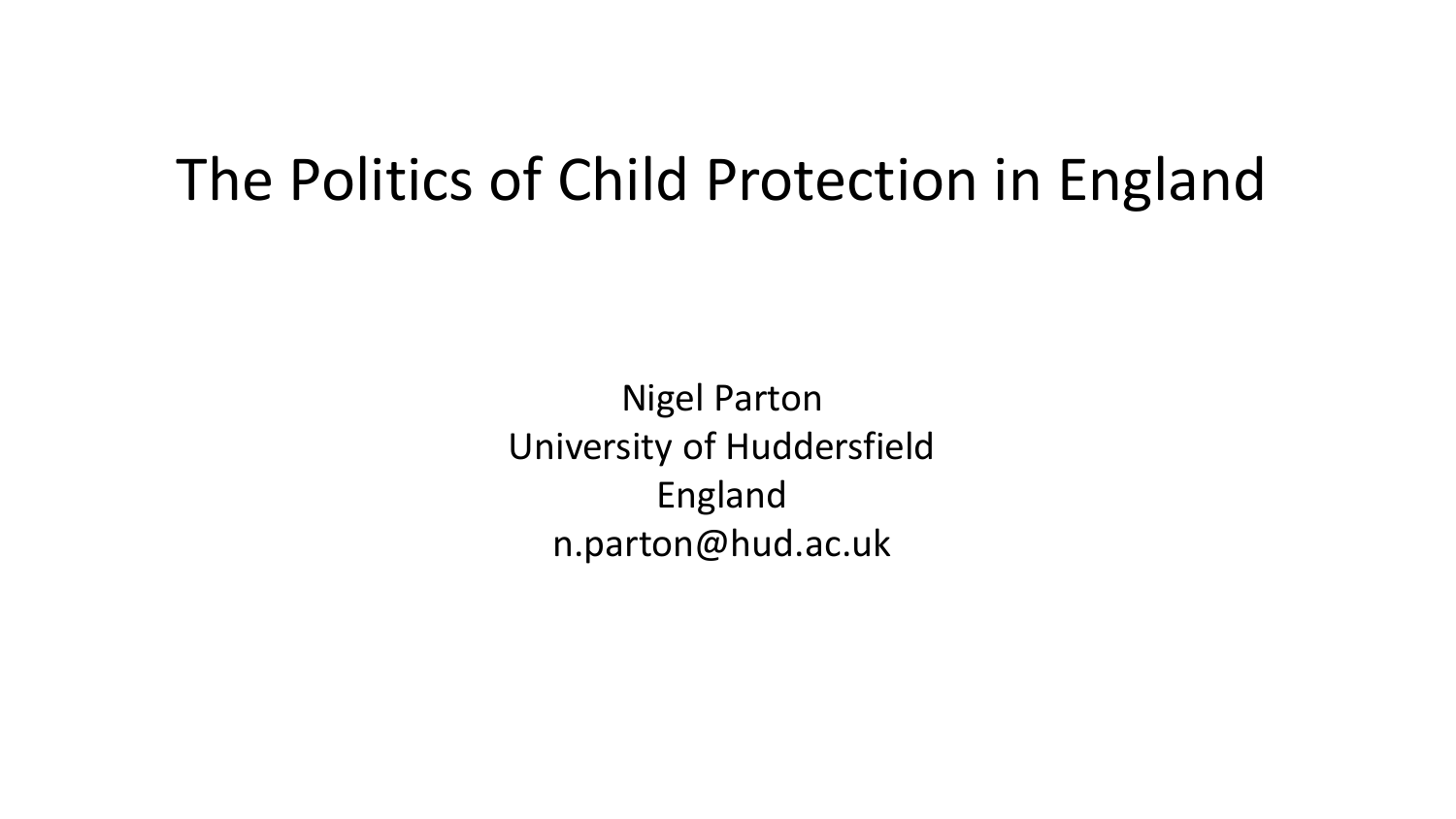Between 1973 and 1997 there were over 70 child abuse public inquiries.

- The first was **The Report of the Inquiry into the Care and Supervision provided in relation to Maria Colwell** (Sec. of State for Social Services, 1974)
- **Report of the Public Inquiry into Child Abuse in Cleveland** (Sec. of State for Social Services, 1988)

**The Children Act 1989, which came into operation on 1 October 1991**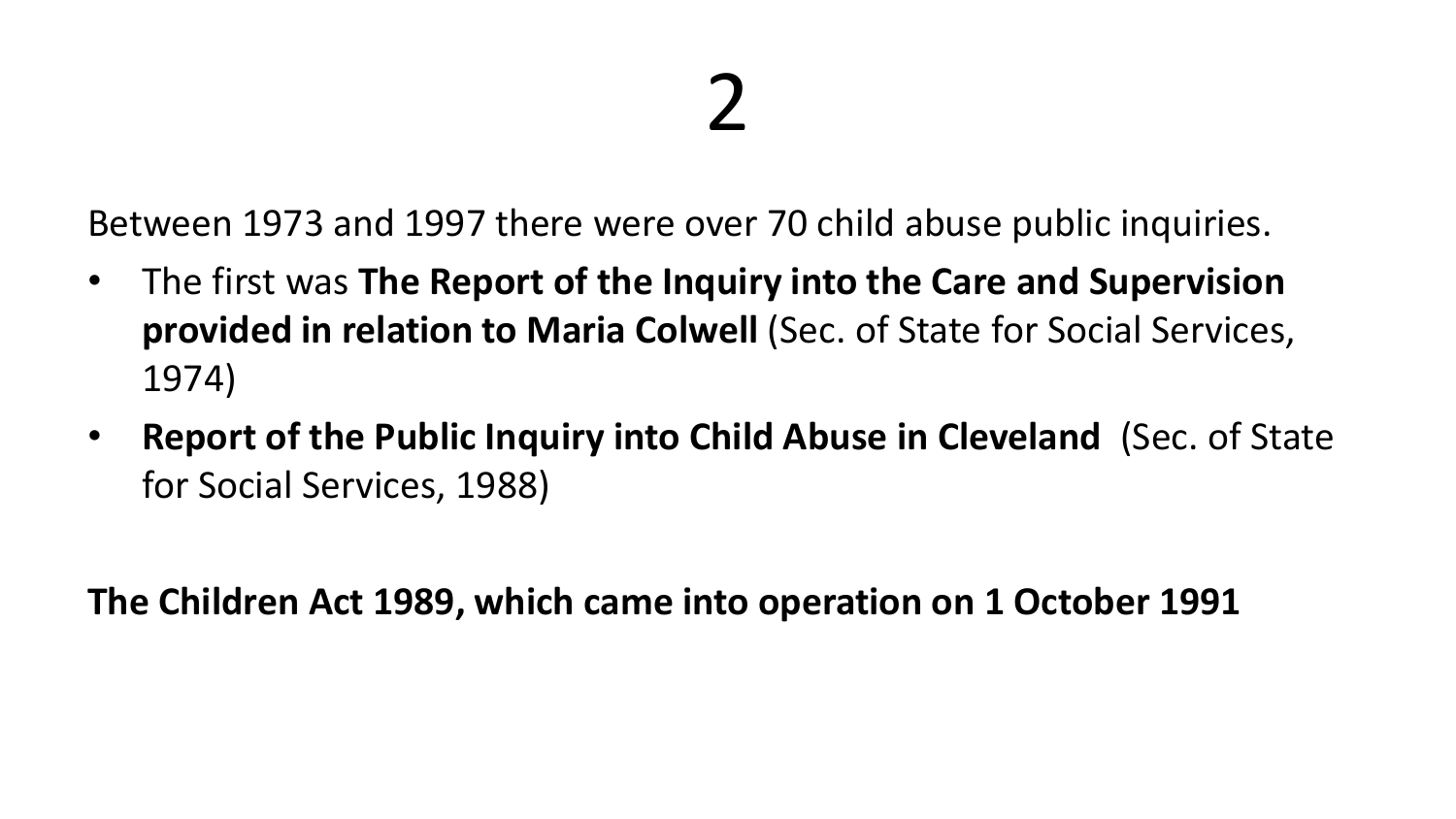Over the last 40 years debates about child abuse and child protection:

- Have become increasingly emotionally charged and politicised
- The focus has been on the failures of child protection systems and the incompetencies of professionals and agencies rather than seriously addressing the problem of child abuse
- Child abuse scandals have become something of a proxy for various debates about a range of political issues concerned with the work of a variety of health, welfare and criminal justice professionals and managers and arguments about the nature and direction of social policy provision more generally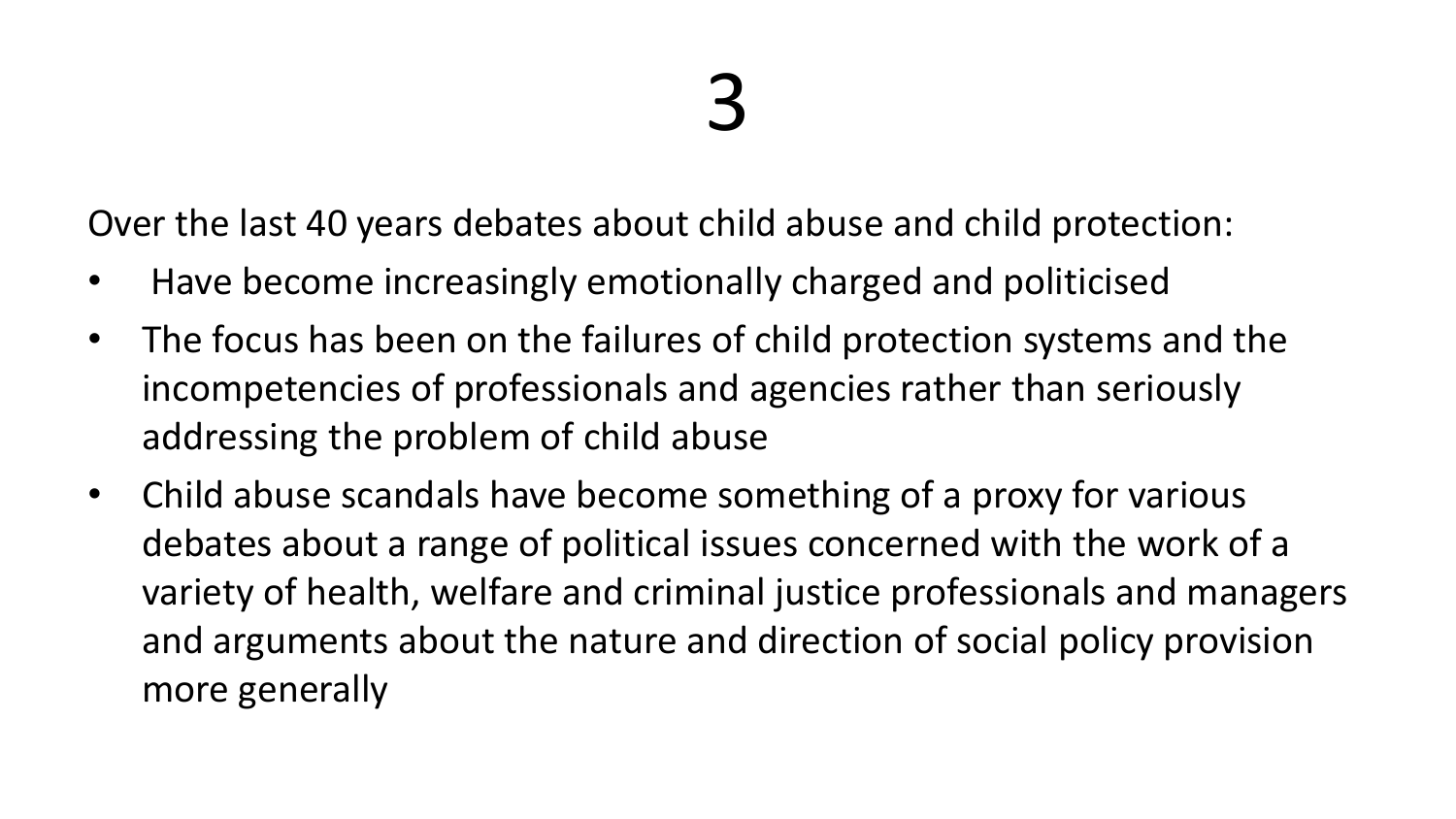Child abuse scandals have been explicitly used as vehicles for bringing about major policy changes, for example:

- The *Every Child Matters* changes in 2004 were said to be the government response to the public inquiry into the death of Victoria Climbie
- The cases of Baby P and Shannon Matthews in 2008 were explicitly used by the Conservative Party as clear examples of 'the broken society' and the need for major welfare reform well beyond child protection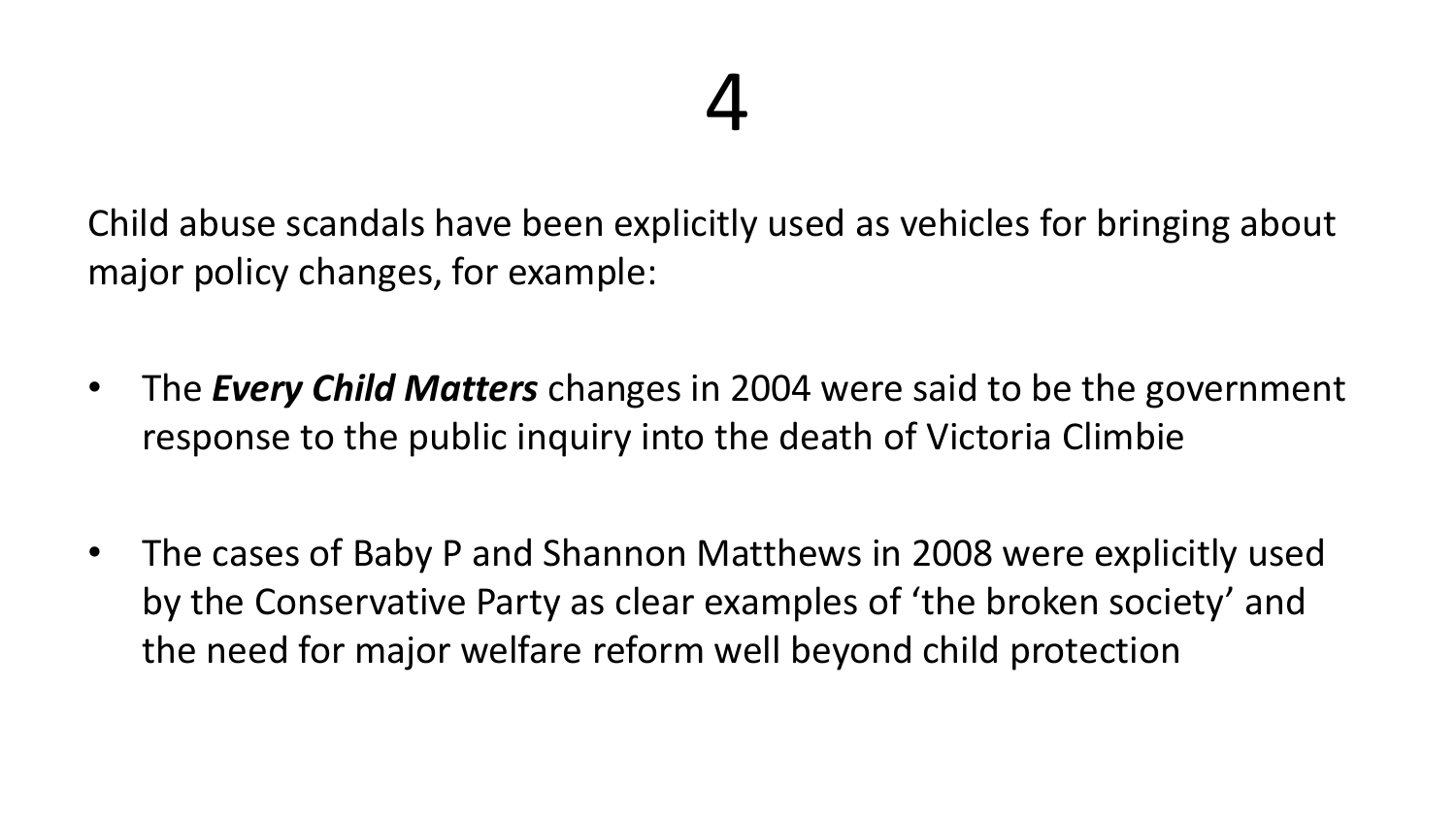From the mid 1990s – 2008 child welfare policy in England attempted to move away from a narrow forensic focus on child protection to one which prioritised a broader concern with partnership, prevention and family support.

The object of concern was increasingly upon '*safeguarding and promoting the welfare of the child'.*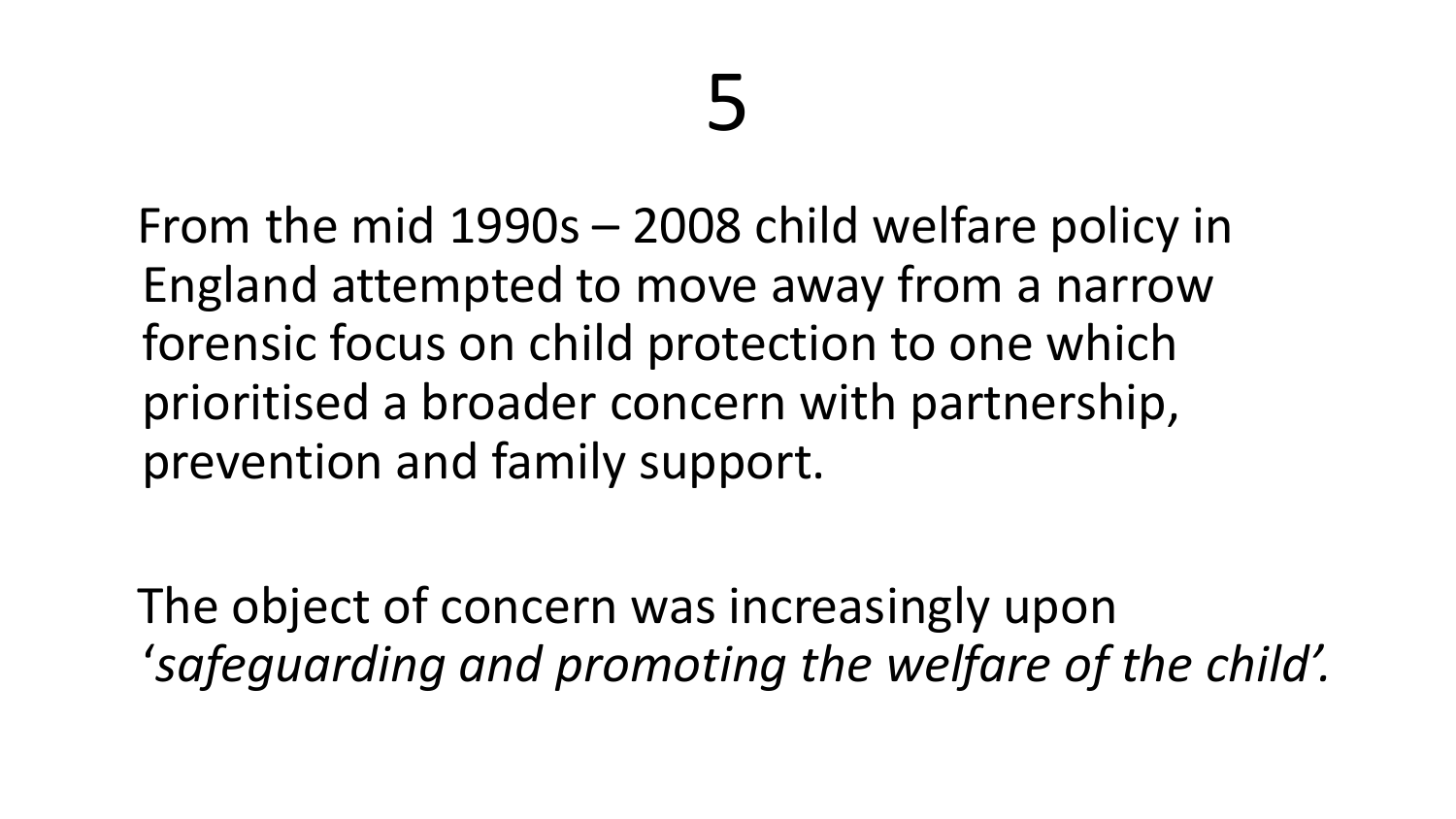Most evident with the launch by the New Labour government of Tony Blair in early 2004 of the:

*Every Child Matters: Change for Children (ECM)* programme – the government response to the public inquiry into the death of Victoria Climbie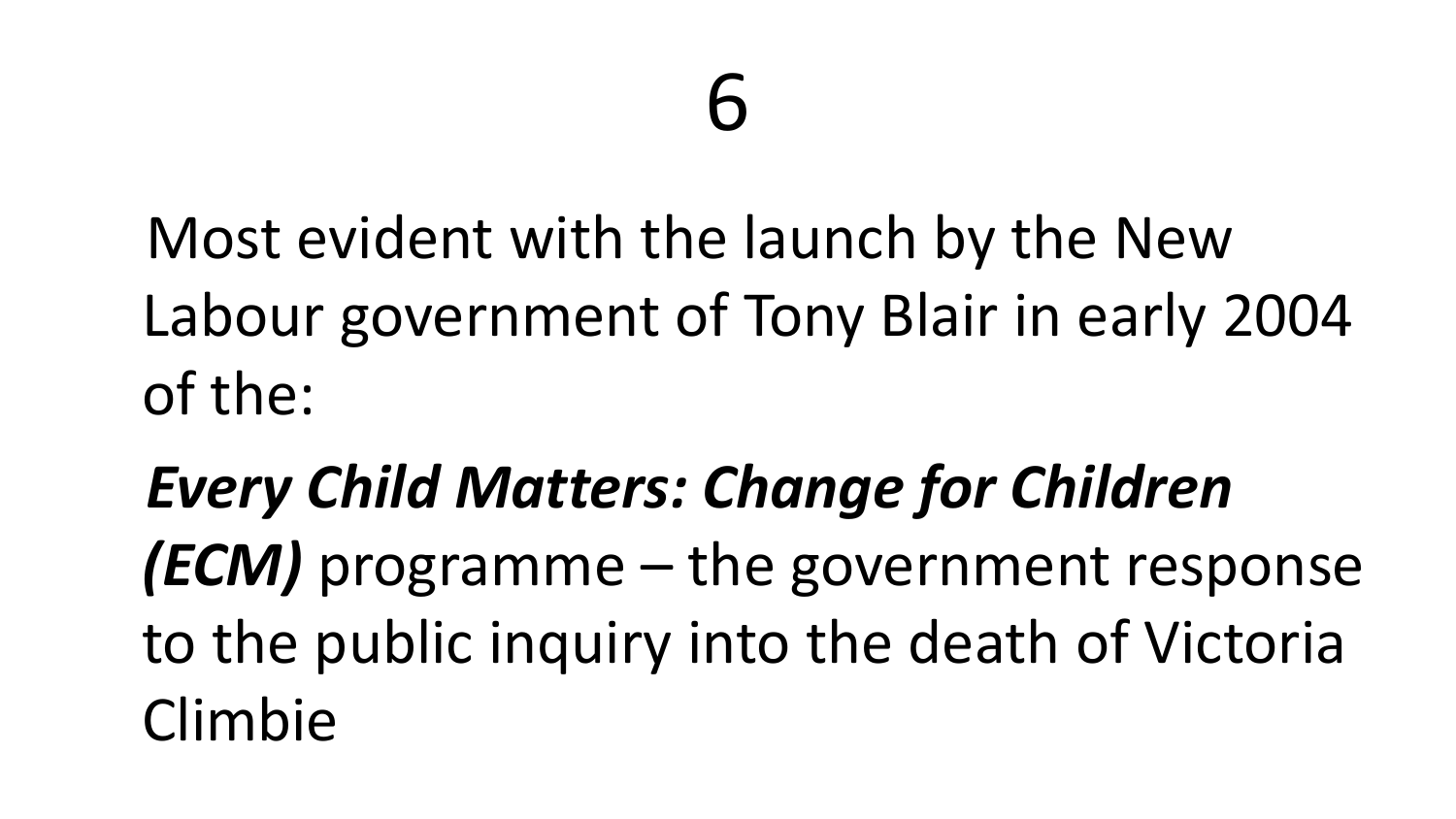The ambition was to improve the outcomes for all children and to narrow the gap in outcomes between those who did well and those who did not; the outcomes were defined in terms of:

- Being healthy
- Staying safe
- Enjoying and achieving
- Making a positive contribution
- Achieving economic wellbeing

Together the 5 outcomes were seen as key to improving 'well-being in childhood and later life'.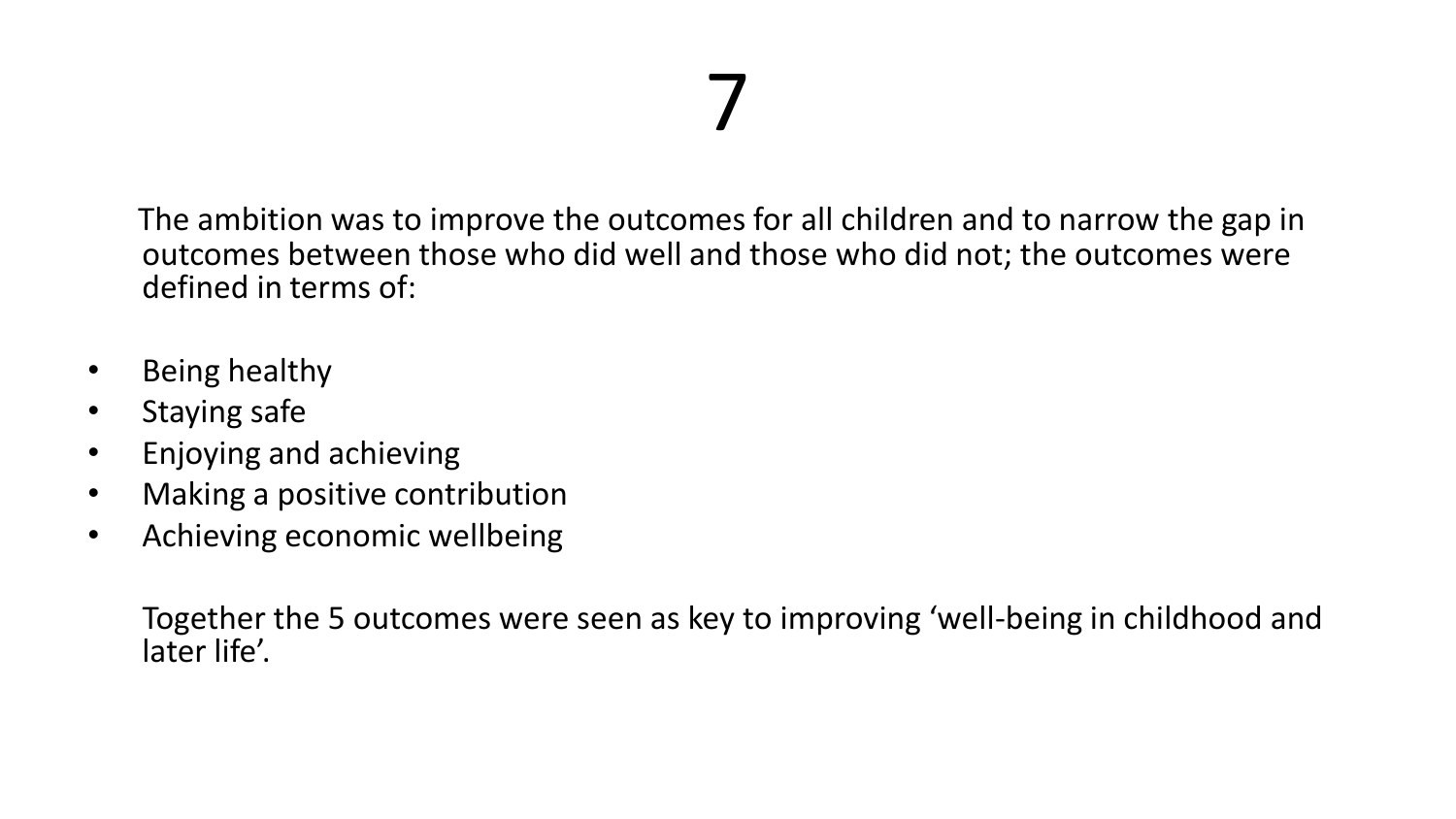Since late 2008 there have been some major changes in child protection policy and practice.

Two factors are key:

1. The impact of a series of high profile child abuse scandals beginning with the case of 'Baby P' in November 2008 (and *The Sun* campaign to get Sharon Shoesmith, the Director of Children's Services in Haringey, sacked) and quickly followed by the cases of Shannon Mathews, Khyra Ishaq and the 'J' children in the Edlington case near Doncaster.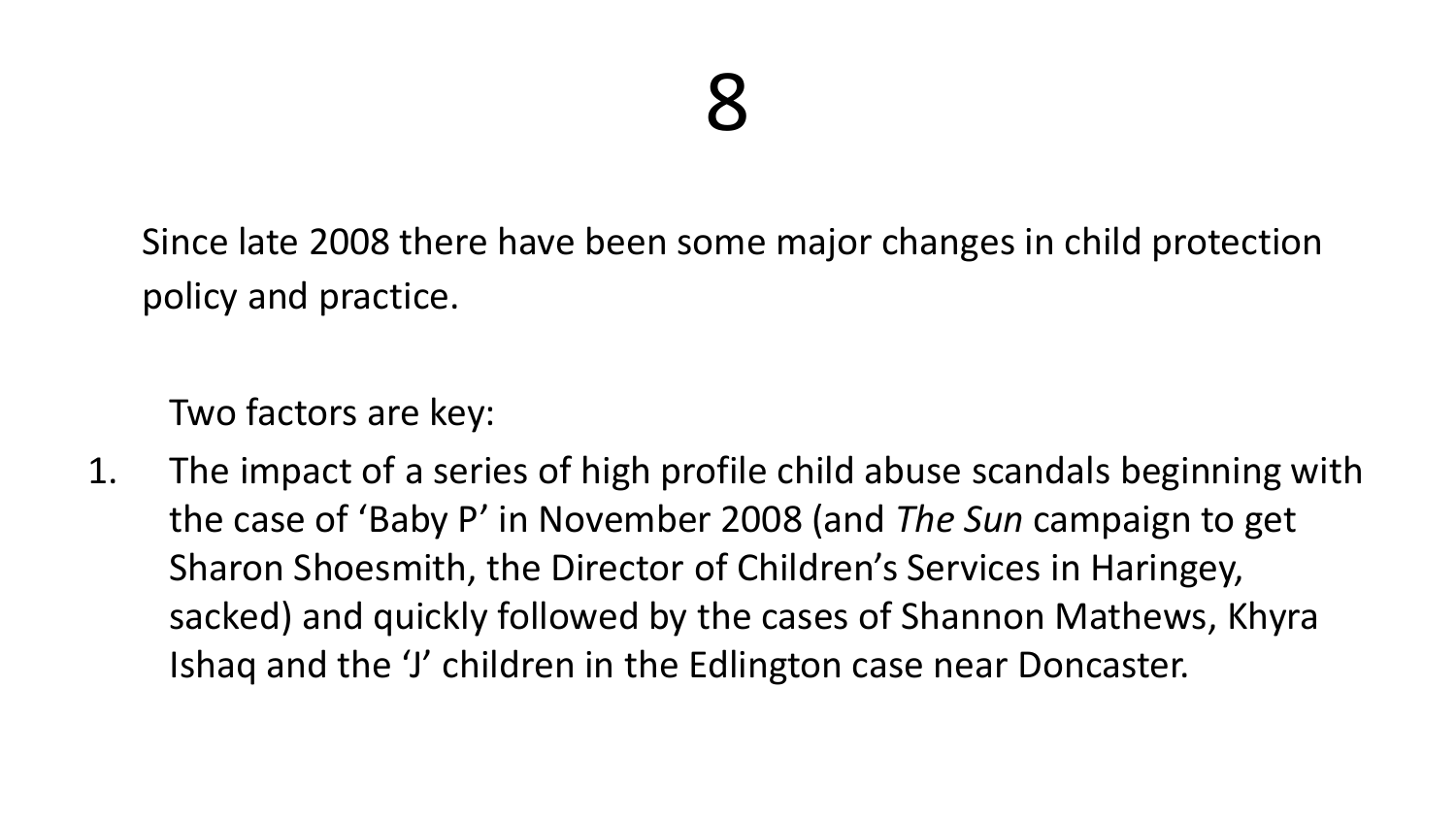2. Significant changes in policy introduced by the Conservativeled Coalition Government after its election in May 2010

In the context of the immediate post financial and economic crisis of 2008/9 the Coalition Government made it clear that:

- Its overriding priority was the reduction of public finance debt
- Reducing the role of the state
- Increasing the role of the private and charitable sectors in the provision of a whole range of health and welfare benefits and services – the *Open Public Services* White Paper in 2011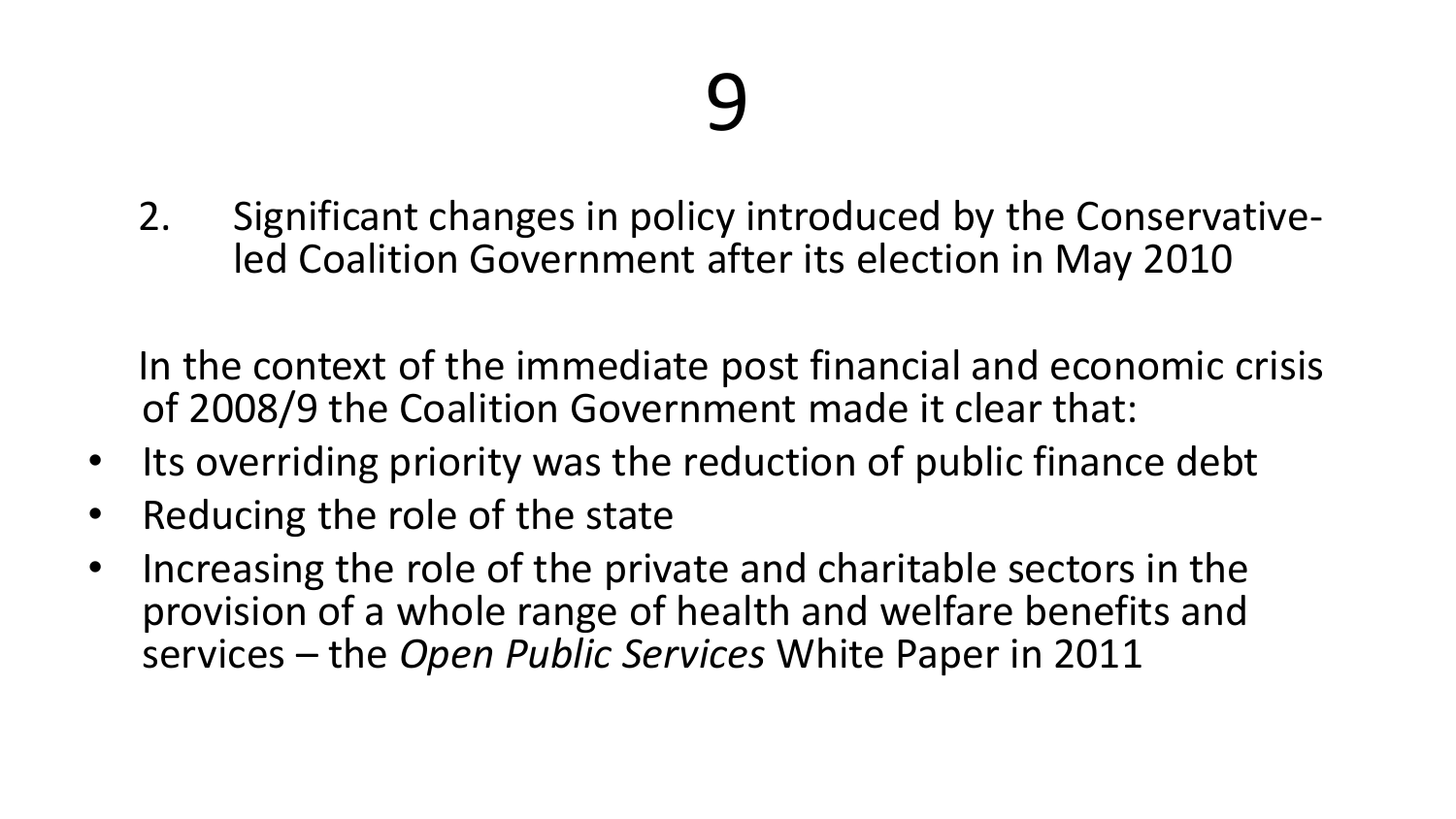What we have seen is a whole series of changes which have had a much greater impact upon women, children and families – particularly amongst the poorest – than other sections of the population:

- The criteria for the receipt of benefits has become more restrictive, punitive and selective
- Significant cuts in preventative services such as Sure Start Children's Centres
- A strengthening of the importance of statutory child protection interventions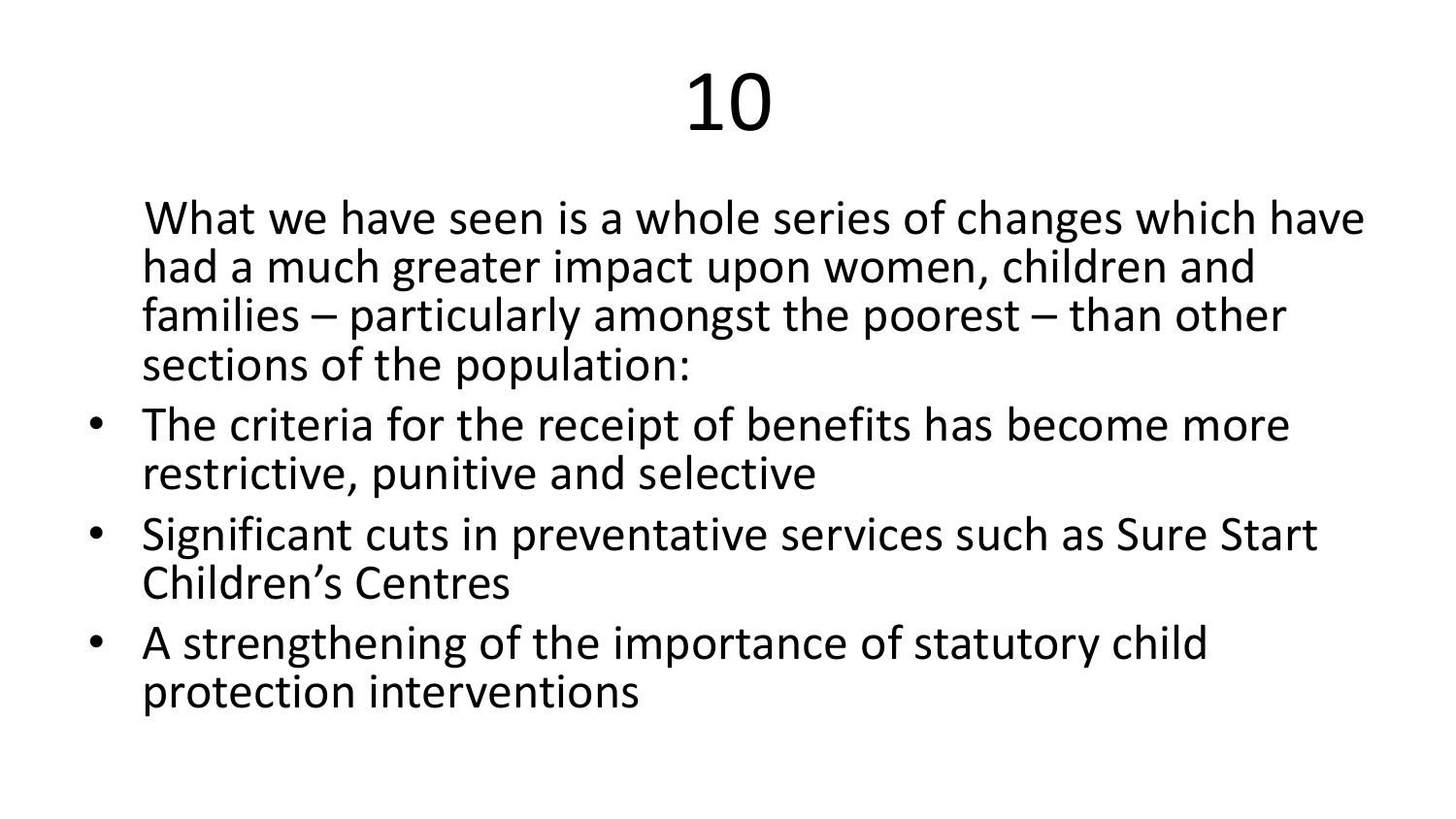#### **Growth in Demand for Statutory Children's Social Care**

|                                                     | 2006/7 | 2007/8 | 2009/10 | 2011/12 | 2012/13 2013/14 |         | 2014/15 | 2015/16 |
|-----------------------------------------------------|--------|--------|---------|---------|-----------------|---------|---------|---------|
| Referrals to Children's Social Care 545,000 538,500 |        |        | 603,700 | 605,100 | 593,500         | 657,800 | 635,600 | 621,470 |
| Registered Child Protection Plans                   | 33,300 | 34,000 | 44,300  | 52,100  | 52,700          | 59,800  | 62,200  | 63,310  |
| Sec 47 Enquiries started during year 73,800         |        | 76,800 | 89,30   | 124,600 | 127.100         | 142,500 | 160,200 | 172,290 |
| Children Looked After                               | 59,970 | 59,360 | 64,470  | 67,070  | 68,060          | 68,800  | 69,540  | 70,440  |
| Applications to Court for Care                      | 6,786  | 6,241  | 8,832   | 10,255  | 11,110          | 10,620  | 11,159  | 12,781  |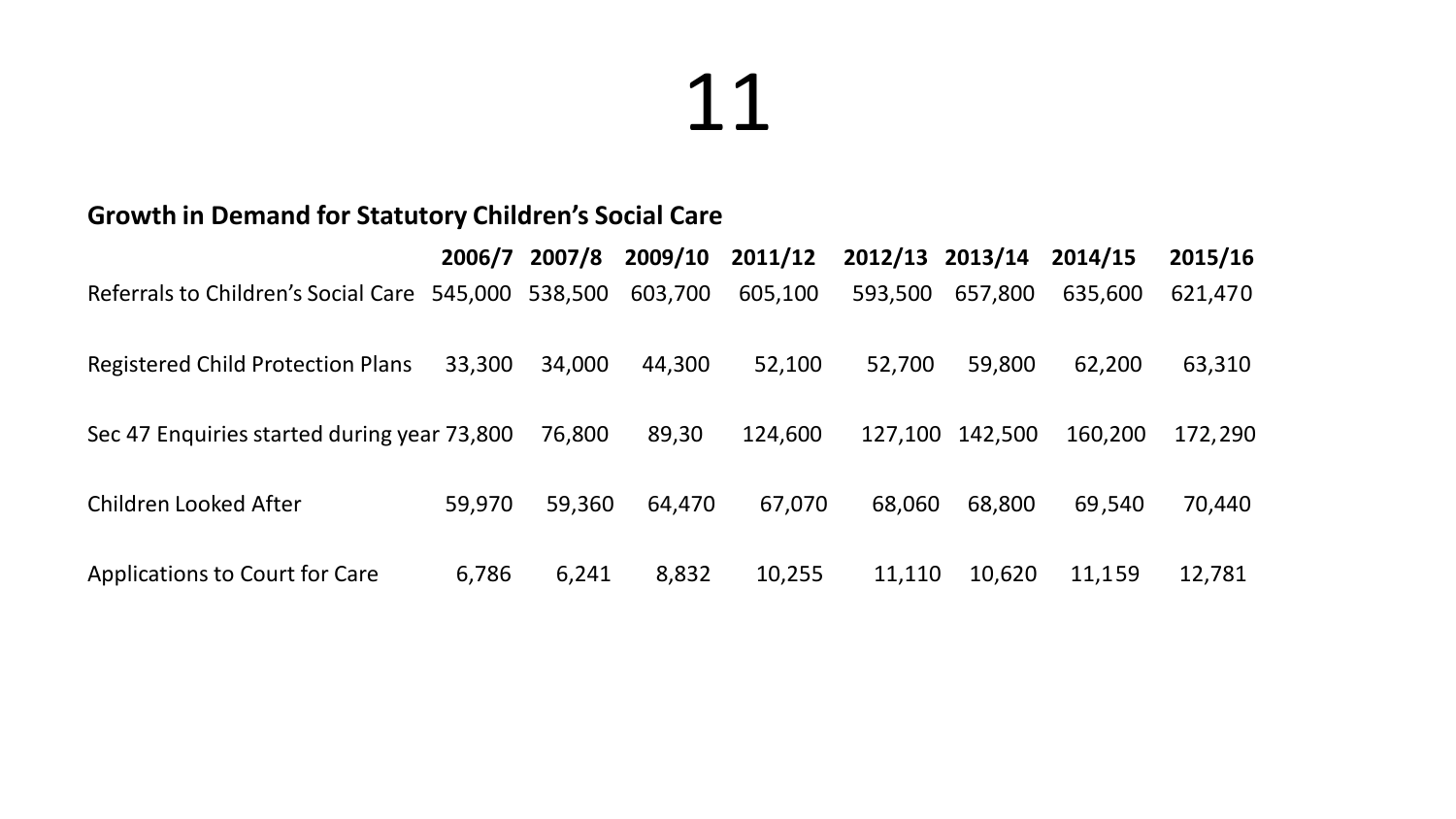- In a speech in November 2012, by Michael Gove (the Secretary of State for Education) the Government explicitly stated that more children needed to be taken into care
- Government also launched a major initiative to 'speed up adoptions and give children loving homes'; the plan is to ensure that adoption becomes a mainstream option for children in care.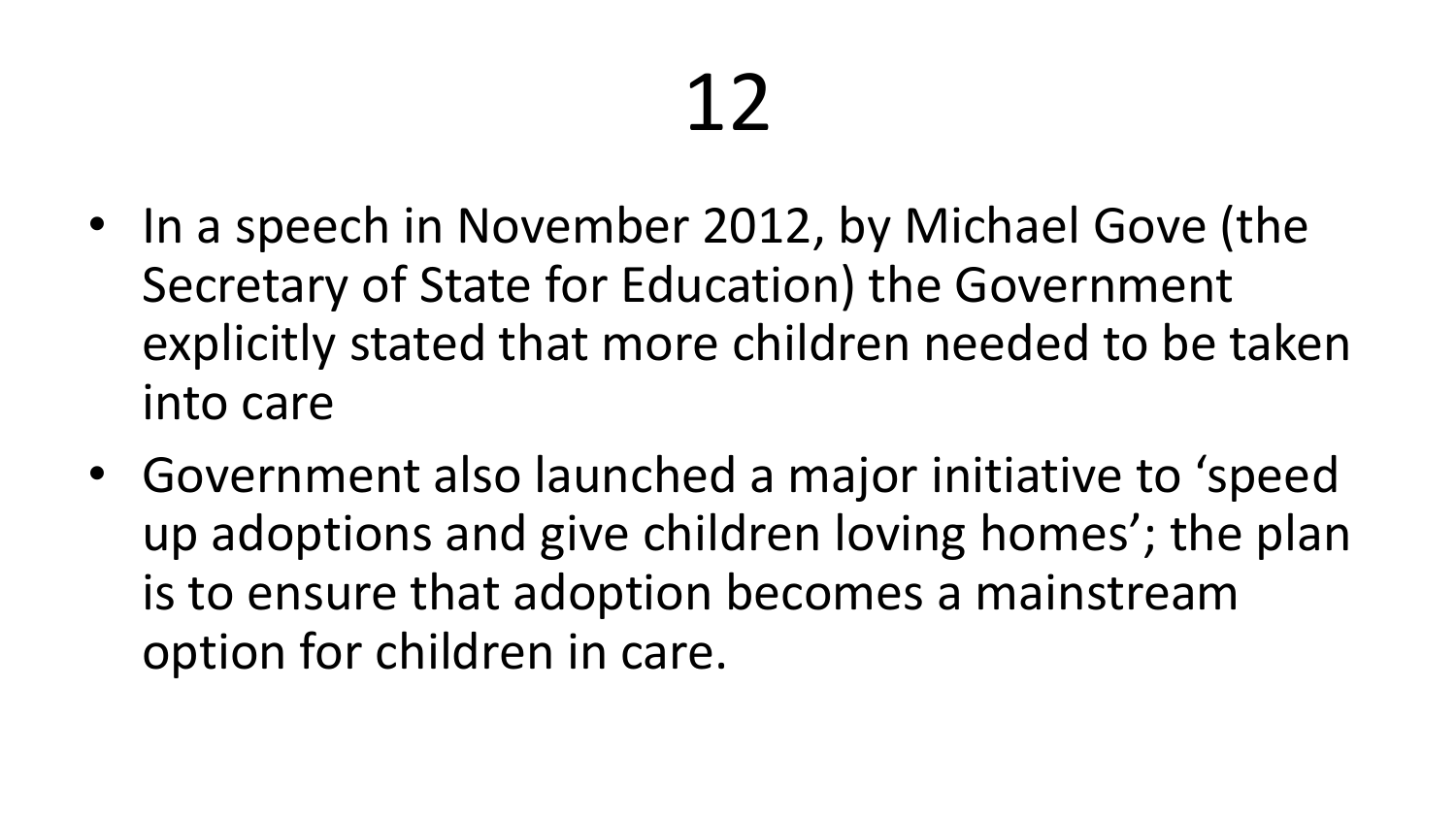During the year ending 31 March 2014 there **5,050** children from the care system adopted;

an increase of **26%** from **2013**

(and an increase of **58%** from **2010)**.

Year ending 31 March 2015 there were **5,330** children from the care system adopted (an increase of just **5%** from **2014).**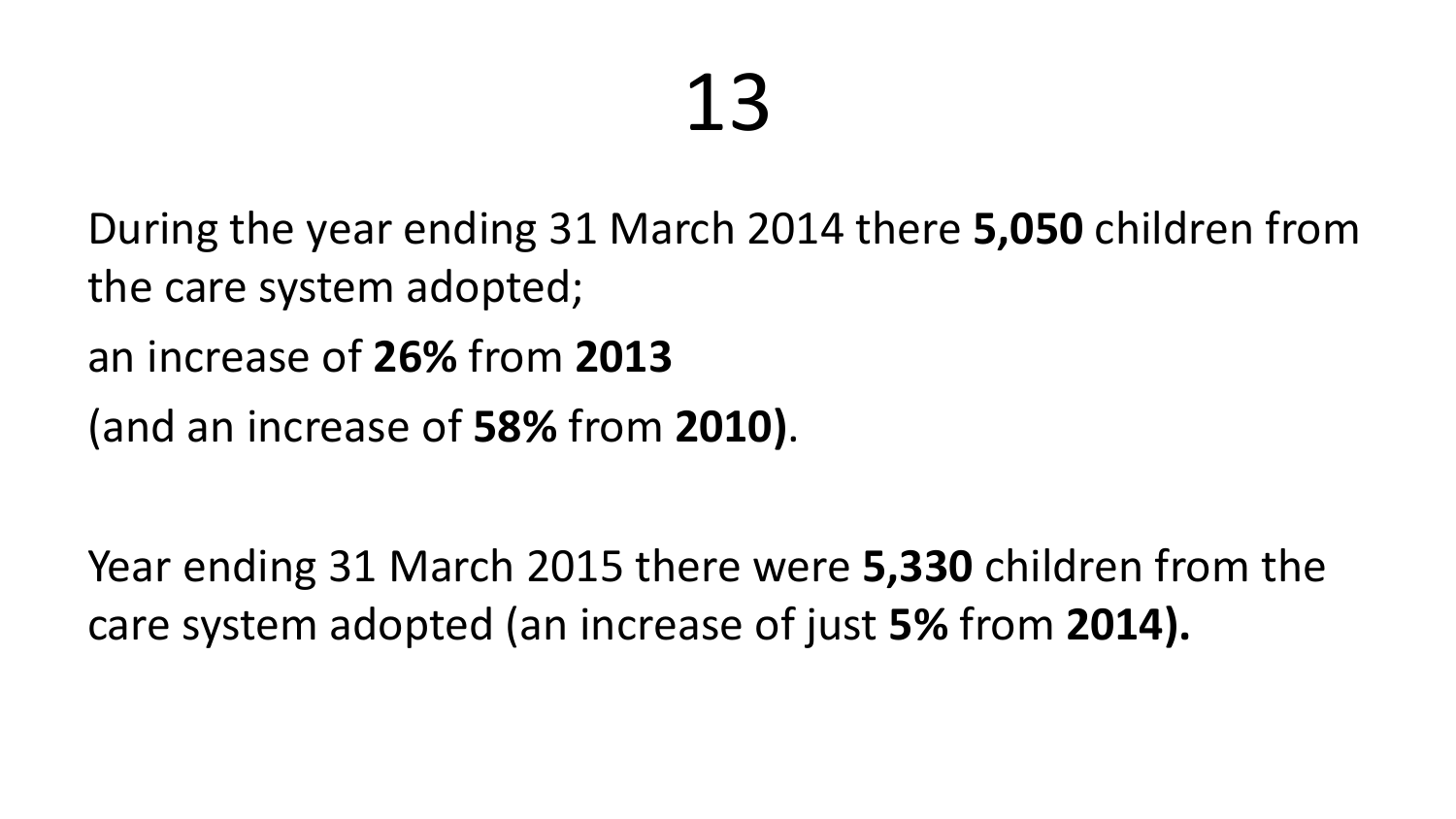*Working Together to Safeguard Children* (HM Government, 2013) was reduced in length from 399 to 95 pages.

Perhaps more significantly there was no longer any reference to *Every Child Matters*  and the 5 outcomes.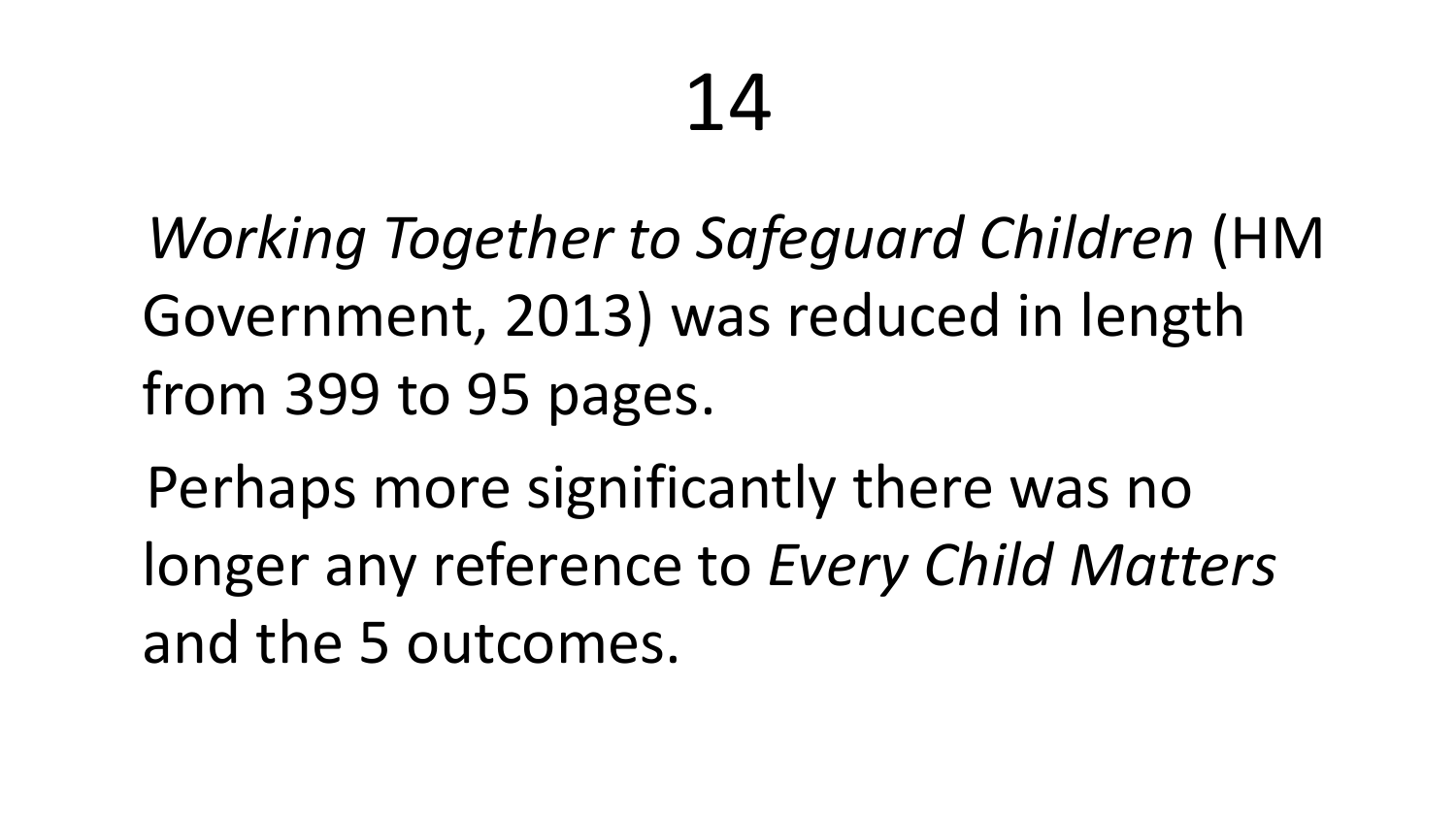The 2013 Guidance adopted a 'child-centred and coordinated approach to safeguarding' (para. 8) where:

'Social workers, their managers and other professionals should always consider the plan from the child's perspective. *A desire to think the best of adults and to hope they can overcome their difficulties should not trump the need to rescue children from chaotic, neglectful and abusive homes'* (p. 22, emphasis added).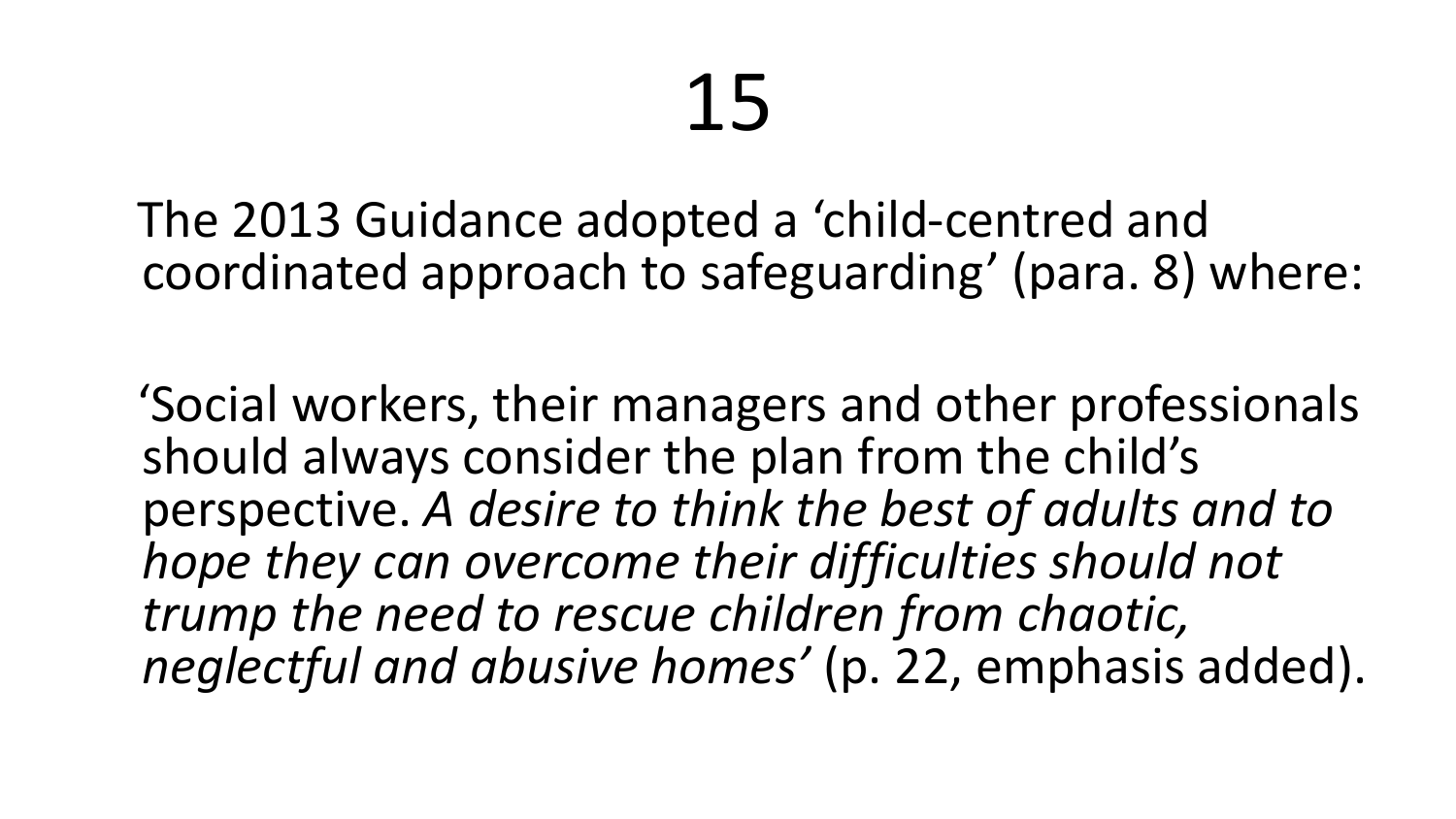Jay, A. (August 2014) *Independent Inquiry into Sexual Exploitation in Rotherham 1997-2013.* Rotherham: Rotherham MBC.

One of the key findings was that approximately **1,400** children had been sexually exploited in Rotherham between 1997 and 2013 and that just over a third of the children had been previously known to services because of child protection and neglect. By implication the local authority had missed clear opportunities to protect these children.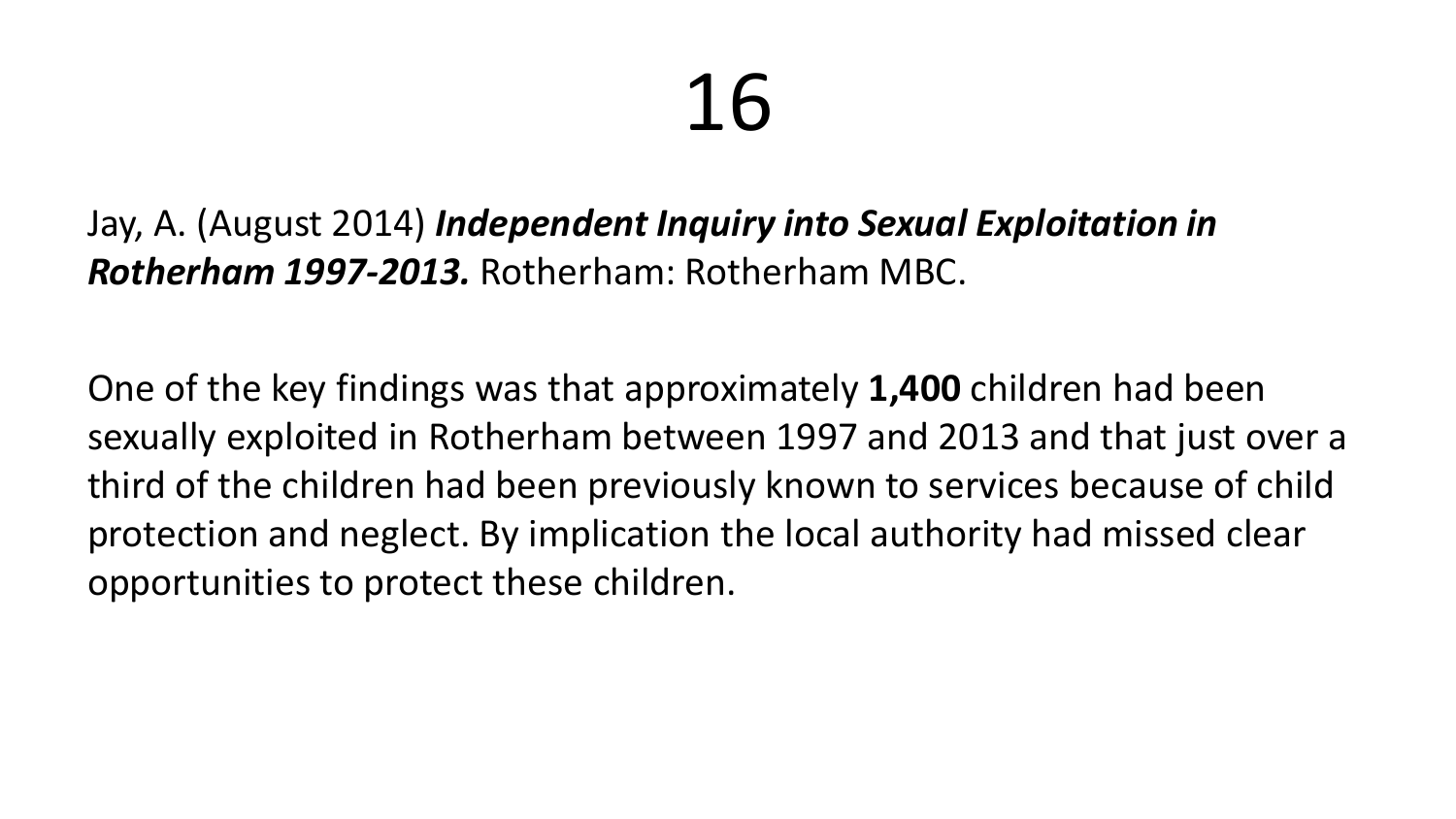In their letter to the leaders of all local authorities in England on 24 September 2014 the Minister of Communities and Local Government, Eric Pickles, and the Minister of Education, Nicky Morgan, asked them to read the Jay report:

'and consider whether you have adequate measures in place to ensure *you cannot be accused of similar failings',* 

and that:

'We cannot undo the permanent harm that these children have suffered. But we can and should take steps to ensure that this never happens again and make sure that *local authorities deliver on their essential duty to protect vulnerable children*' (Pickles and Morgan, 2014, emphasis added)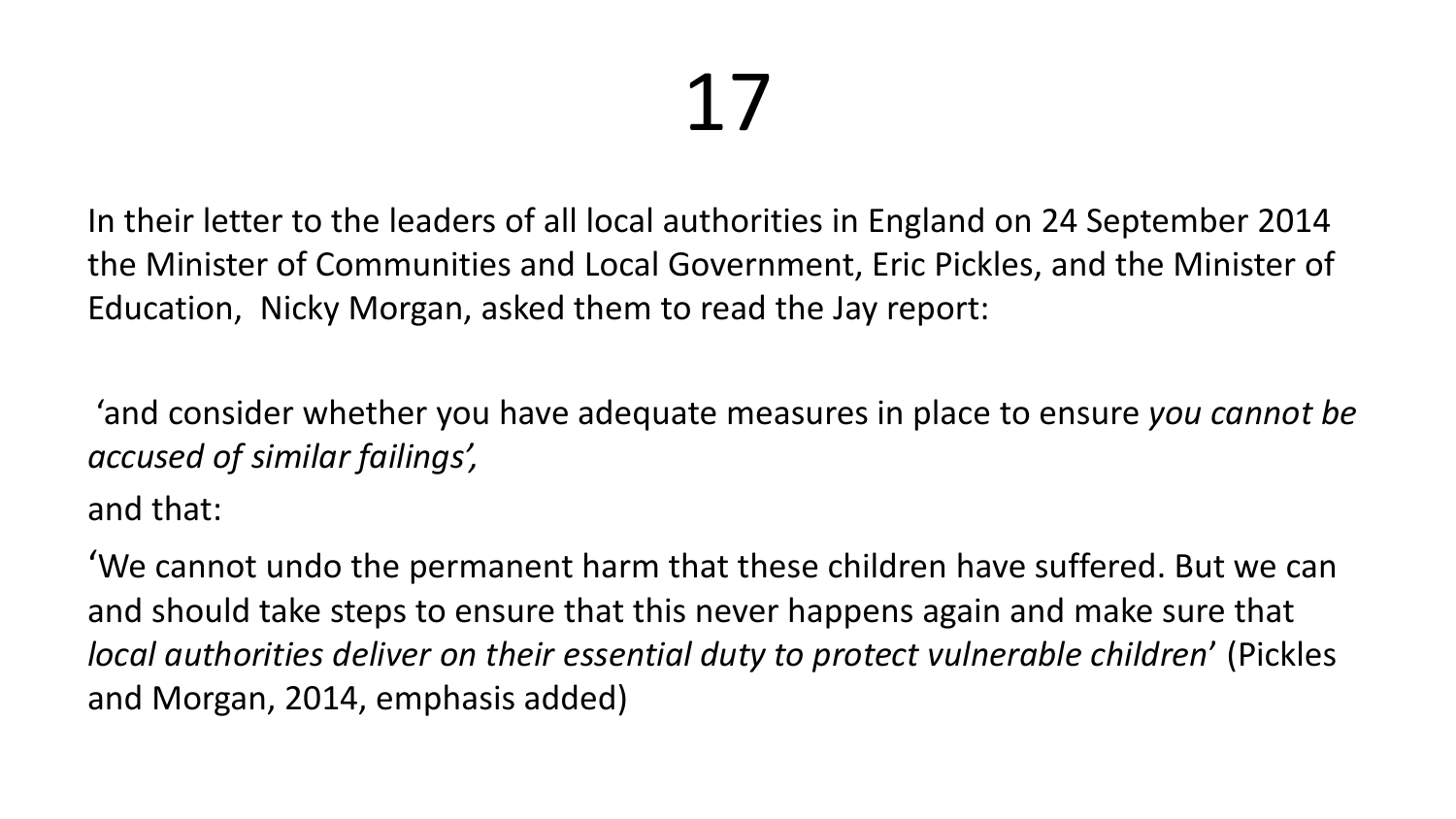The changes since 2008 can be summarised as follows:

- Following the *Open Public Services* White Paper, the growth of private sector provision
- A reduction in the range of universal and secondary prevention benefits and services
- Making it clear that is the essential duty of local authorities to protect *vulnerable*  children
- Intervention in *both* local authorities *and* families has become more coercive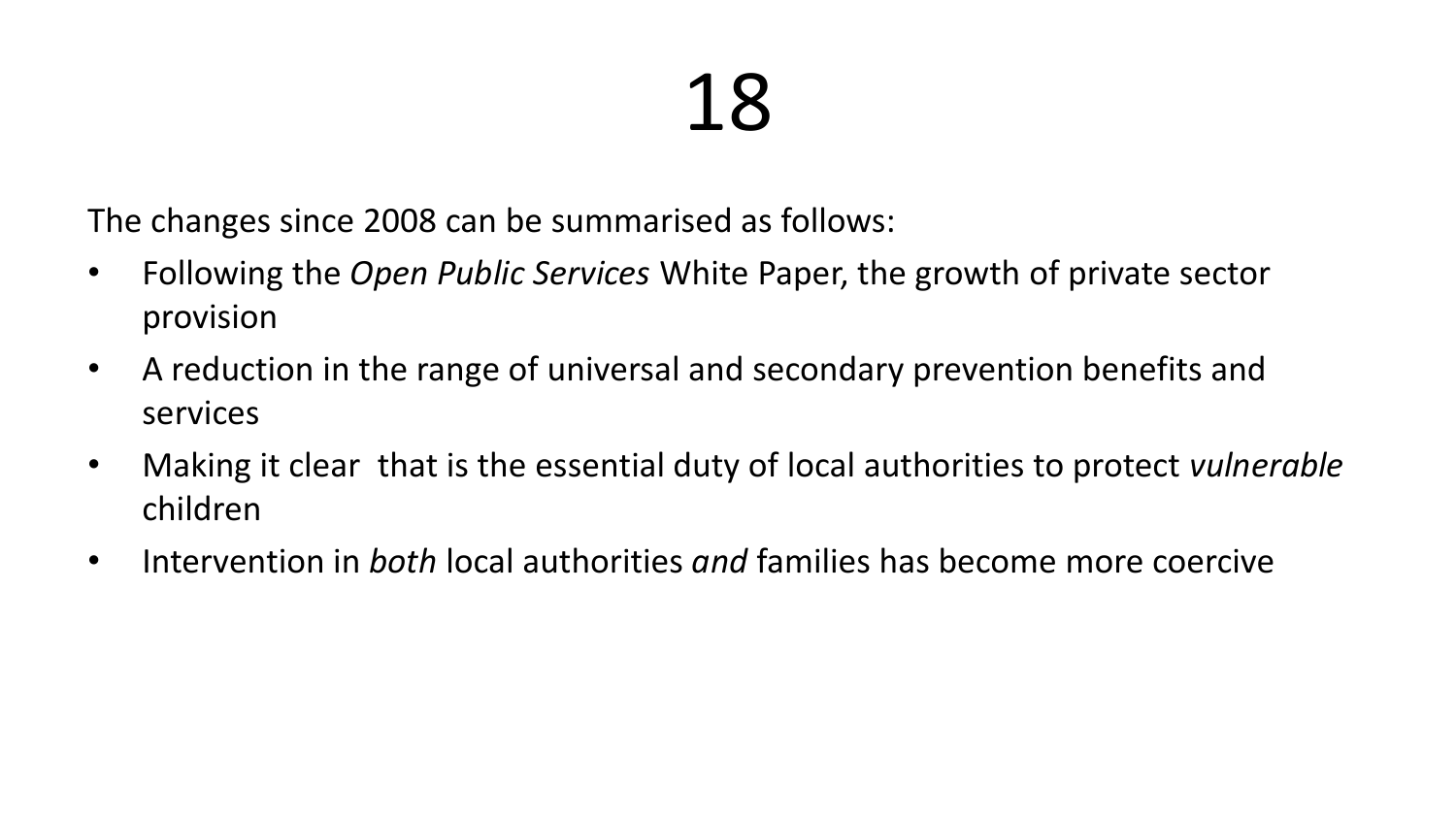I concluded *The Politics of Child Protection* by providing a beginning framework for taking policy practice forward in a new direction.

It begins by arguing that the nature and size of the *social* problem of child maltreatment is much greater than we are prepared to admit.

Studies indicate that the prevalence is about ten times greater than the number of cases that are ever referred to official agencies.

If this was seriously addressed child protection health, welfare and criminal justice agencies would be completely submerged.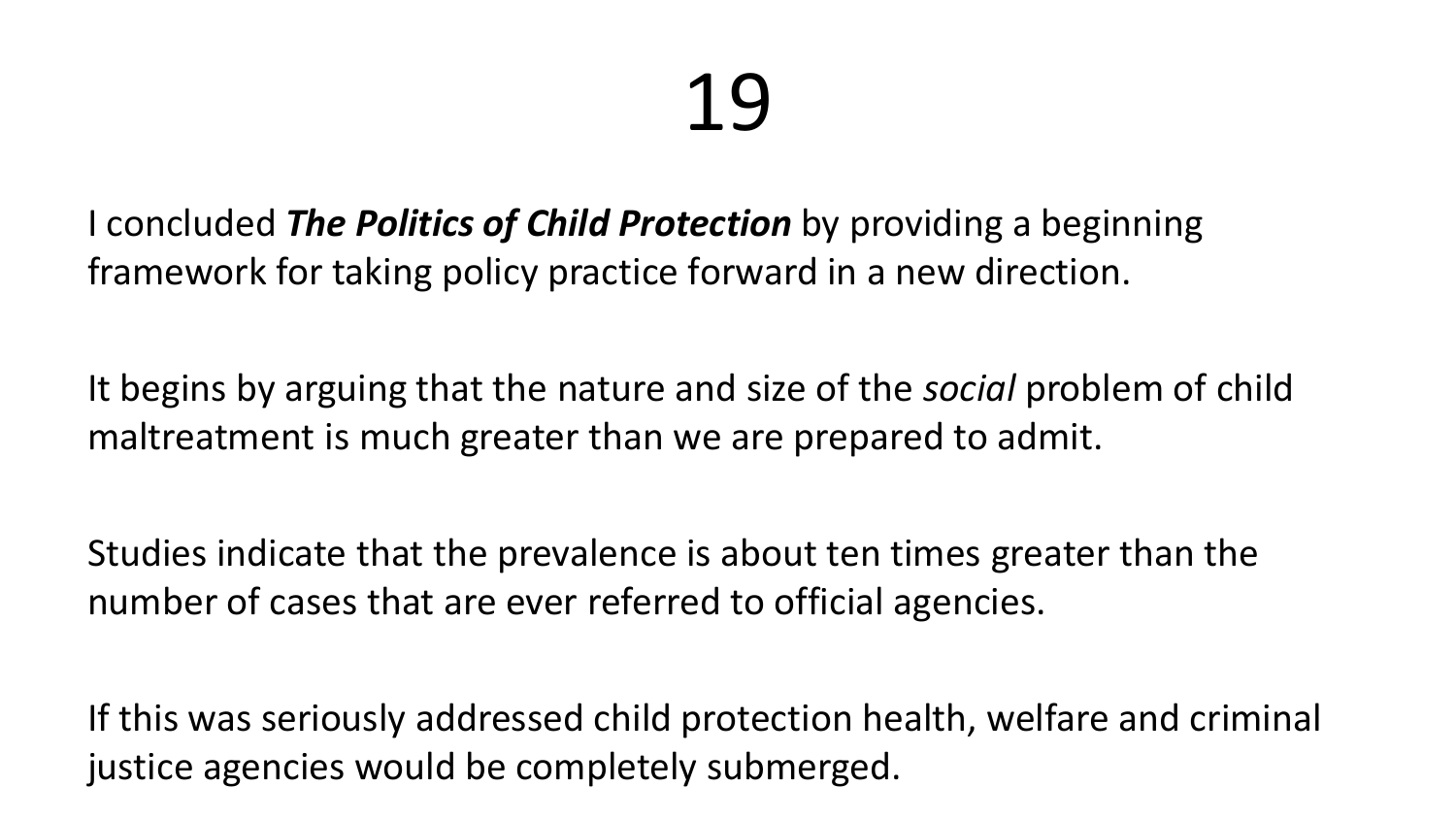Lorraine Radford and her colleagues concluded from their study of the prevalence of child maltreatment in 2009:

> There is still a substantial minority of children and young people today who are severely maltreated and are experiencing abuse at home, in school and in the community, from adults and from peers. Almost 1 in 5 11-17s (18.6%), 1 in 4 18-24s (25.3%) and 1 in 17 (5.9%) under 11s had experienced severe maltreatment during childhood. (Radford. L. et al, 2011; *Child Abuse and Neglect in the UK Today)*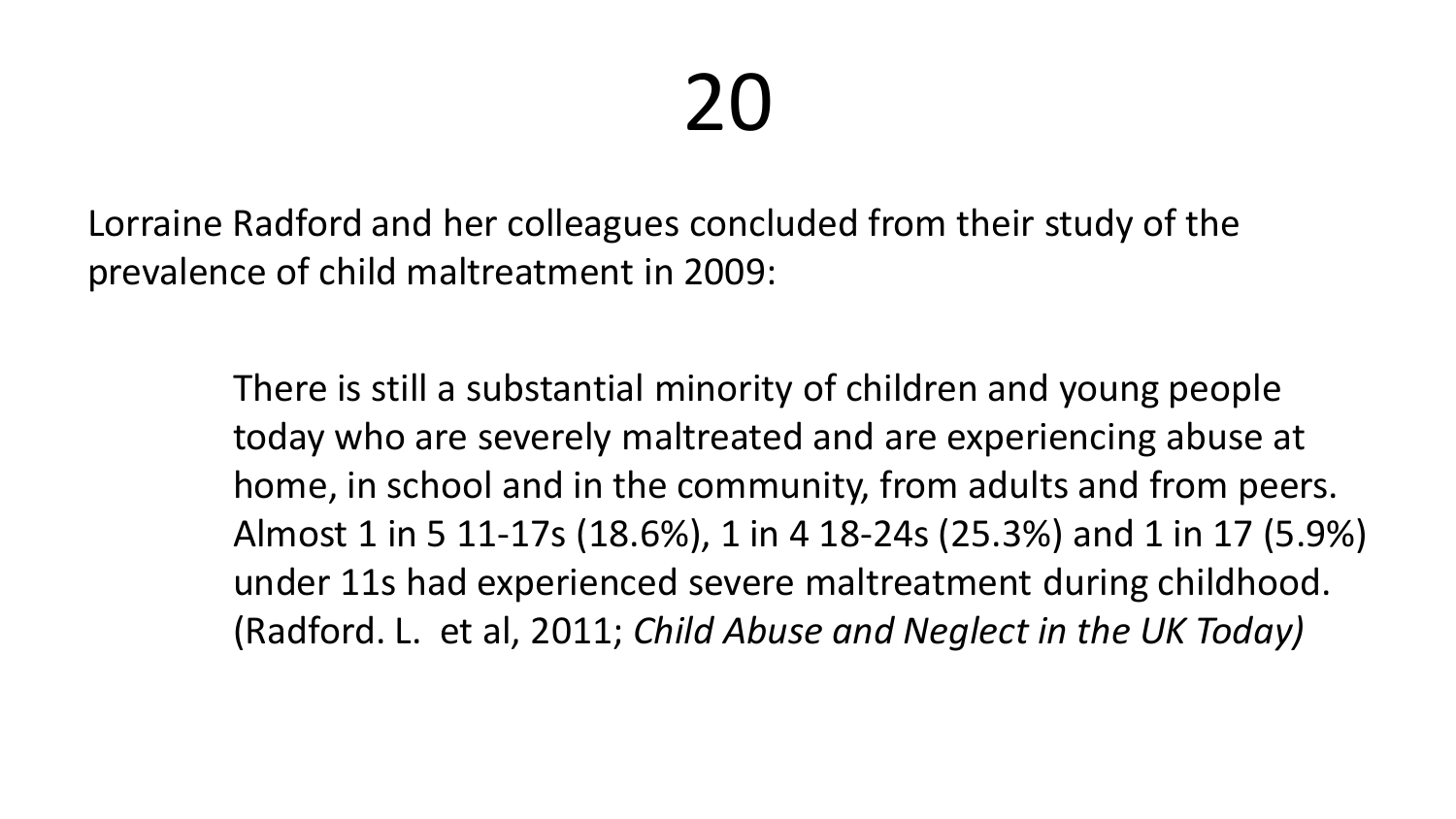A broad public health approach to child maltreatment can provide the basis for a new approach but that this needs to:

- Place a children's rights perspective at its centre
- Recognise there are a wide range of significant social harms to children related to structural factors related to gender, poverty and inequality and social isolation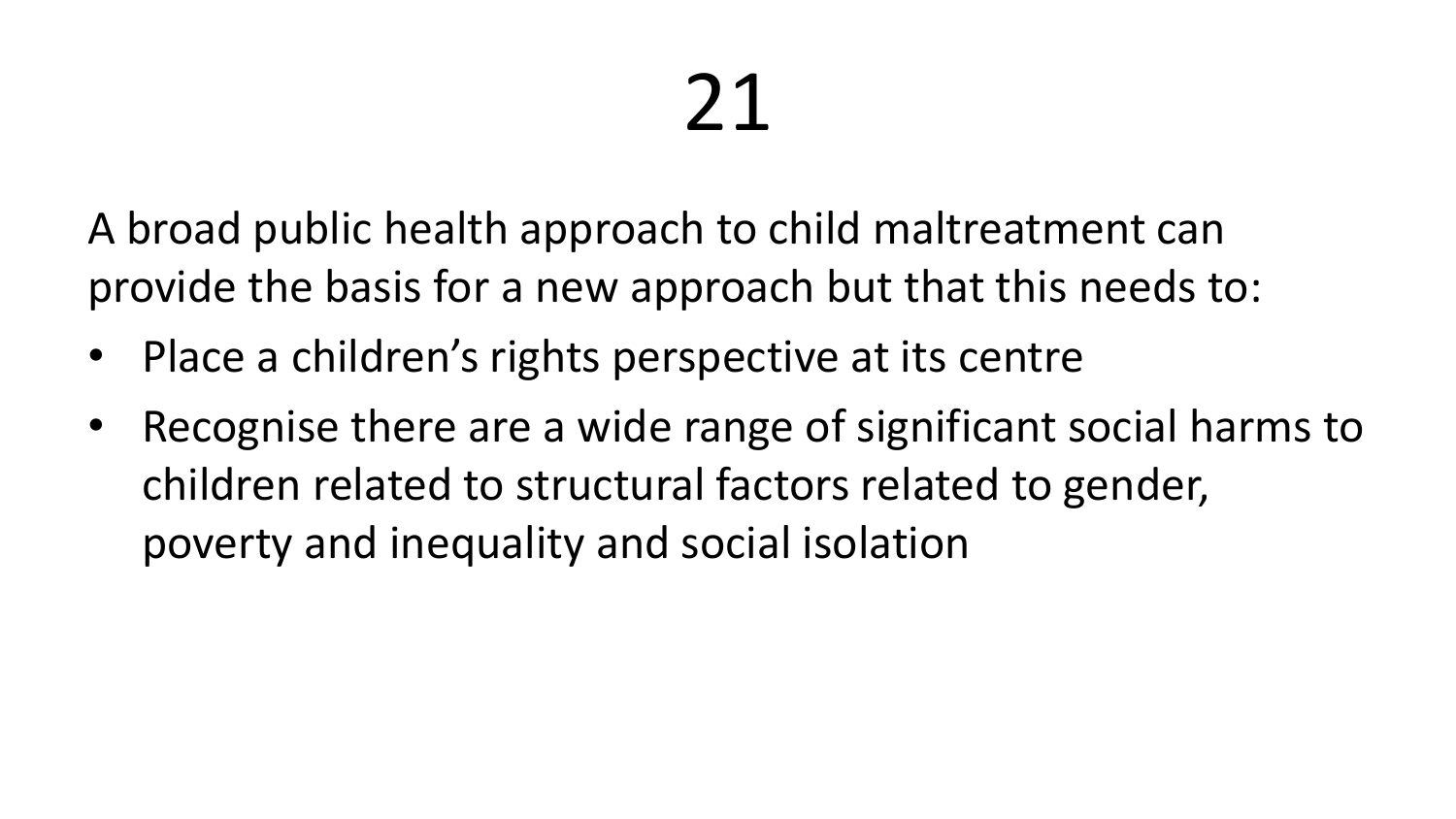#### **End of Year Numbers of children on CP Registers/CP Plans in England by category of abuse**

| Category of abuse      | 1978       | 1991        | 2001        | 2011        | 2015          | 2016          |
|------------------------|------------|-------------|-------------|-------------|---------------|---------------|
| <b>Physical Abuse</b>  | 7,944(67%) | 10,600(23%) | 7,300(24%)  | 4,800(11%)  | 4,350(8.8%)   | 4,200(8.3%)   |
| Neglect                | 289(2%)    | 6,800(15%)  | 12,900(43%) | 18,600(44%) | 22,230(44%)   | 23,150(46.0%) |
| Sexual Abuse           | 89(1%)     | 6,000(13%)  | 4,500(15%)  | 2,400(5%)   | 2,340(4.7%)   | 2,370(4.7%)   |
| <b>Emotional Abuse</b> | $0(0\%)$   | 2,600(6%)   | 4,800(16%)  | 11,400(27%) | 16,600(33.5%) | 17,770(35.3%) |
| Grave Concern/Mixed    | 3,533(30%) | 2,312(19%)  | 500(2%)     | 5,500(13%)  | 4,110(8.3%)   | 2,810(5.6%)   |
| <b>Total</b>           | 11,844     | 45,300      | 30,000      | 42,700      | 49,690        | 50,310        |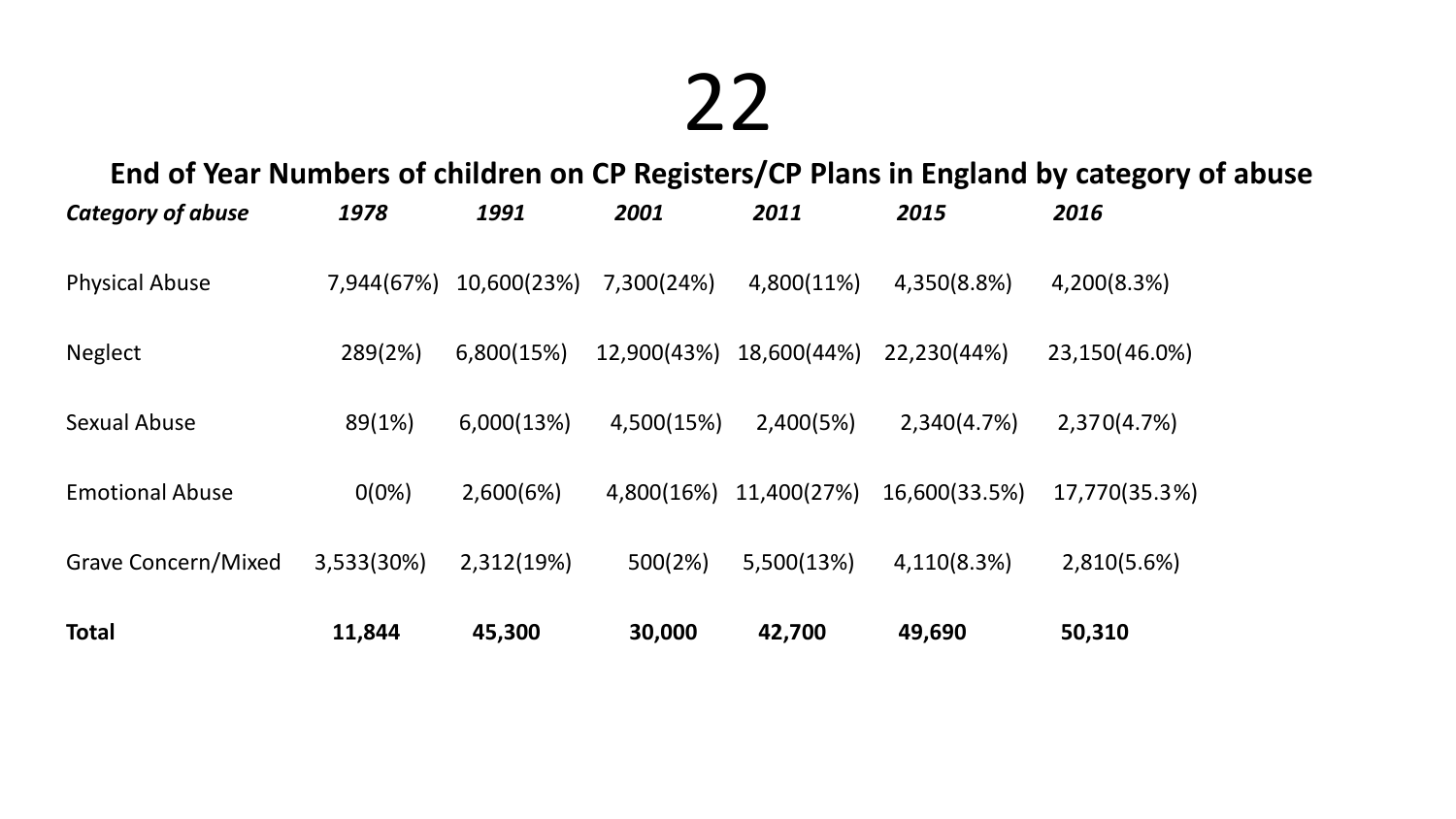#### **Children who started to be looked after during years ending 31 March categorised as abuse or neglect**

|      | <b>All Children</b> | <b>Numbers as Abuse/Neglect</b> | % of Total |
|------|---------------------|---------------------------------|------------|
| 1996 | 32,300              | 6,500                           | 20%        |
| 2000 | 27,600              | 8,600                           | 31%        |
| 2009 | 25,680              | 12,680                          | 49%        |
| 2013 | 28,830              | 16,190                          | 56%        |
| 2015 | 31,340              | 17,480                          | 56%        |
| 2016 | 32,050              | 17,440                          | 54%        |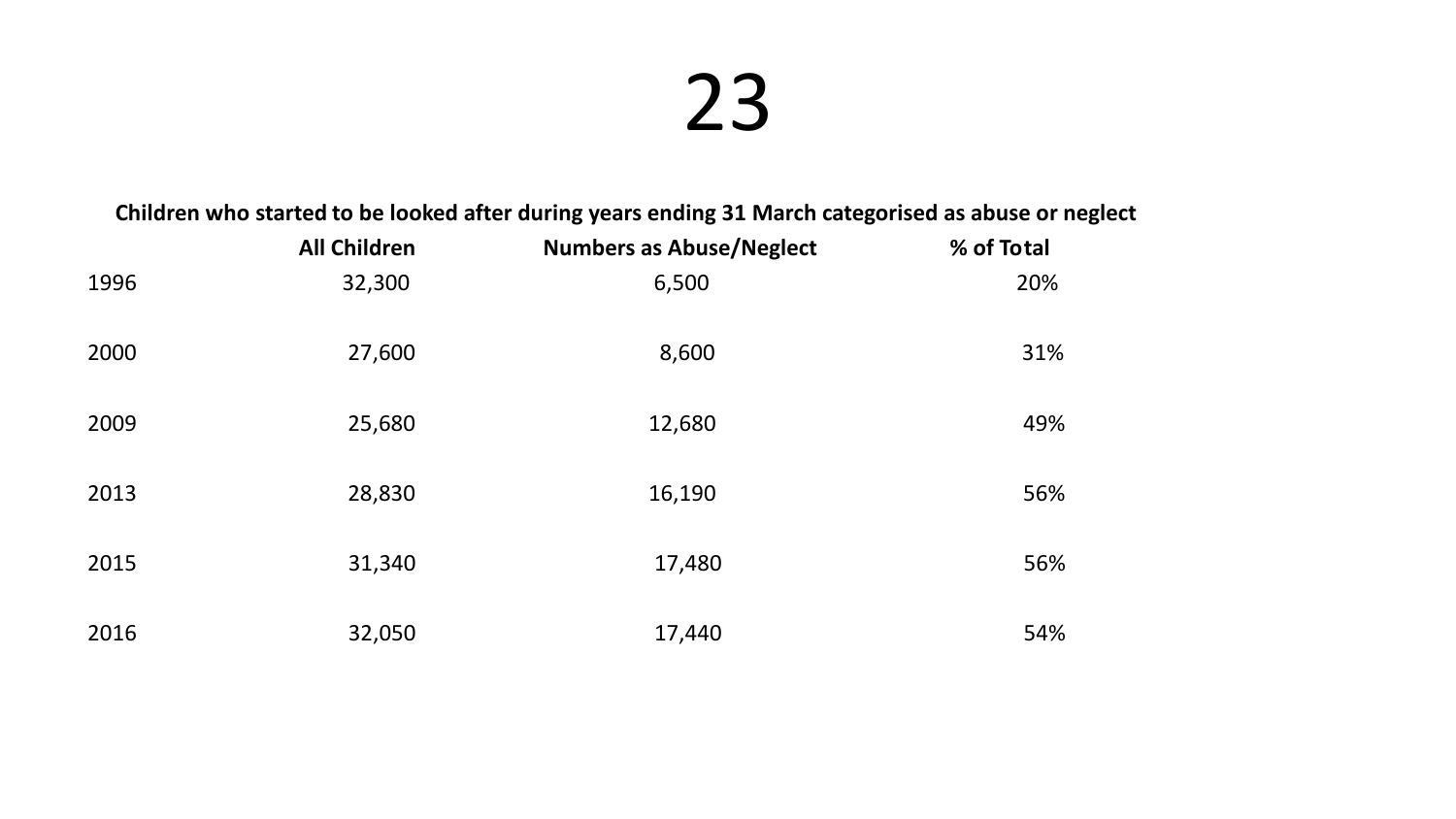#### **Reasons why children looked after at 31 March 2016 (Total 70,440)**

| <b>Abuse and Neglect</b>        | 60%      |
|---------------------------------|----------|
| <b>Family dysfunction</b>       | 16%      |
| Family in acute stress          | 9%       |
| Absent parenting                | 7%       |
| Parent's illness or disability  | 3%       |
| Child's disability              | 3%       |
| Socially unacceptable behaviour | 2%       |
| Low income                      | under 1% |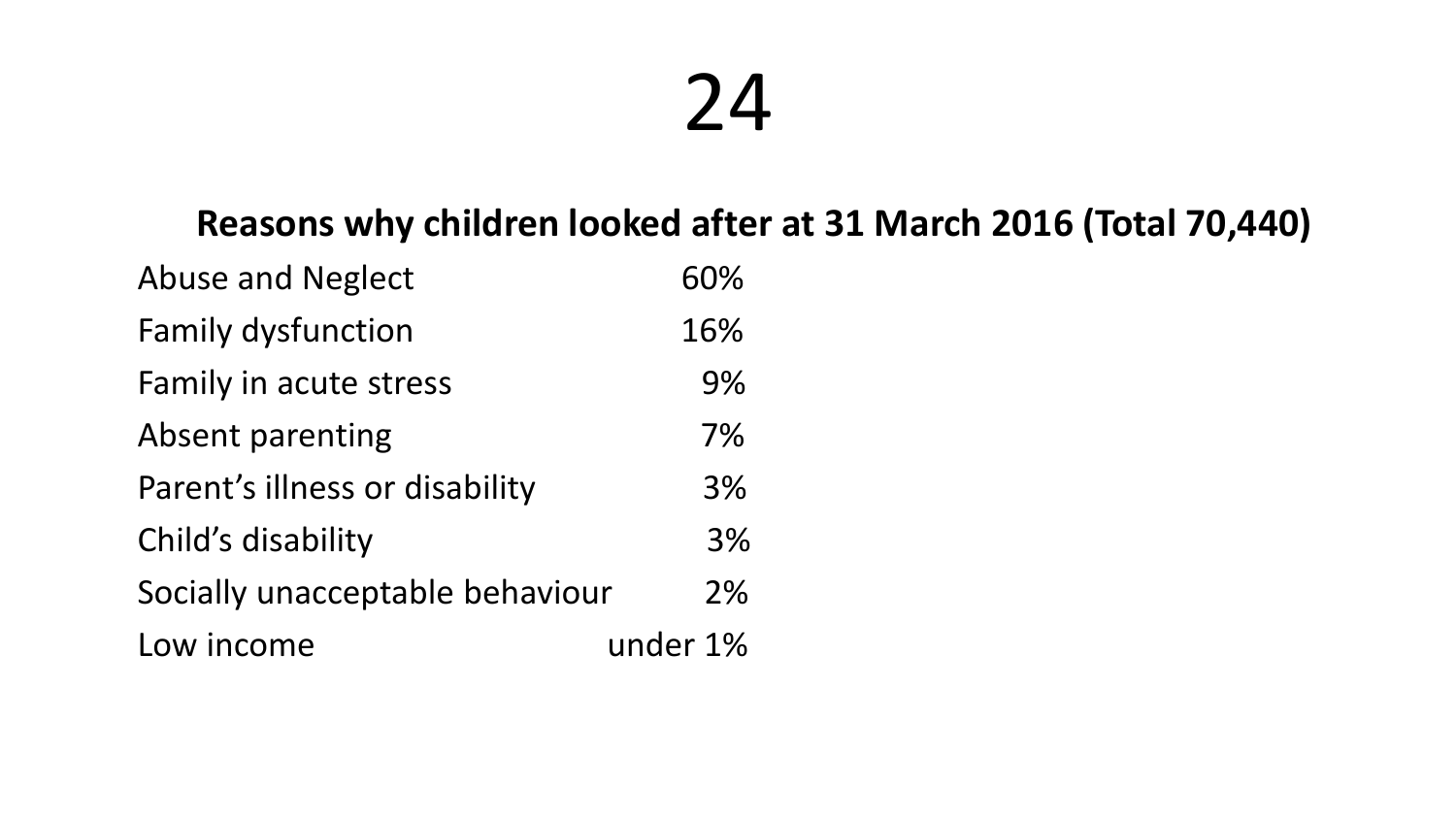## What will the impact be of:

The Children and Social Work Bill?

And in the longer term

The Independent Inquiry into Child Sexual Abuse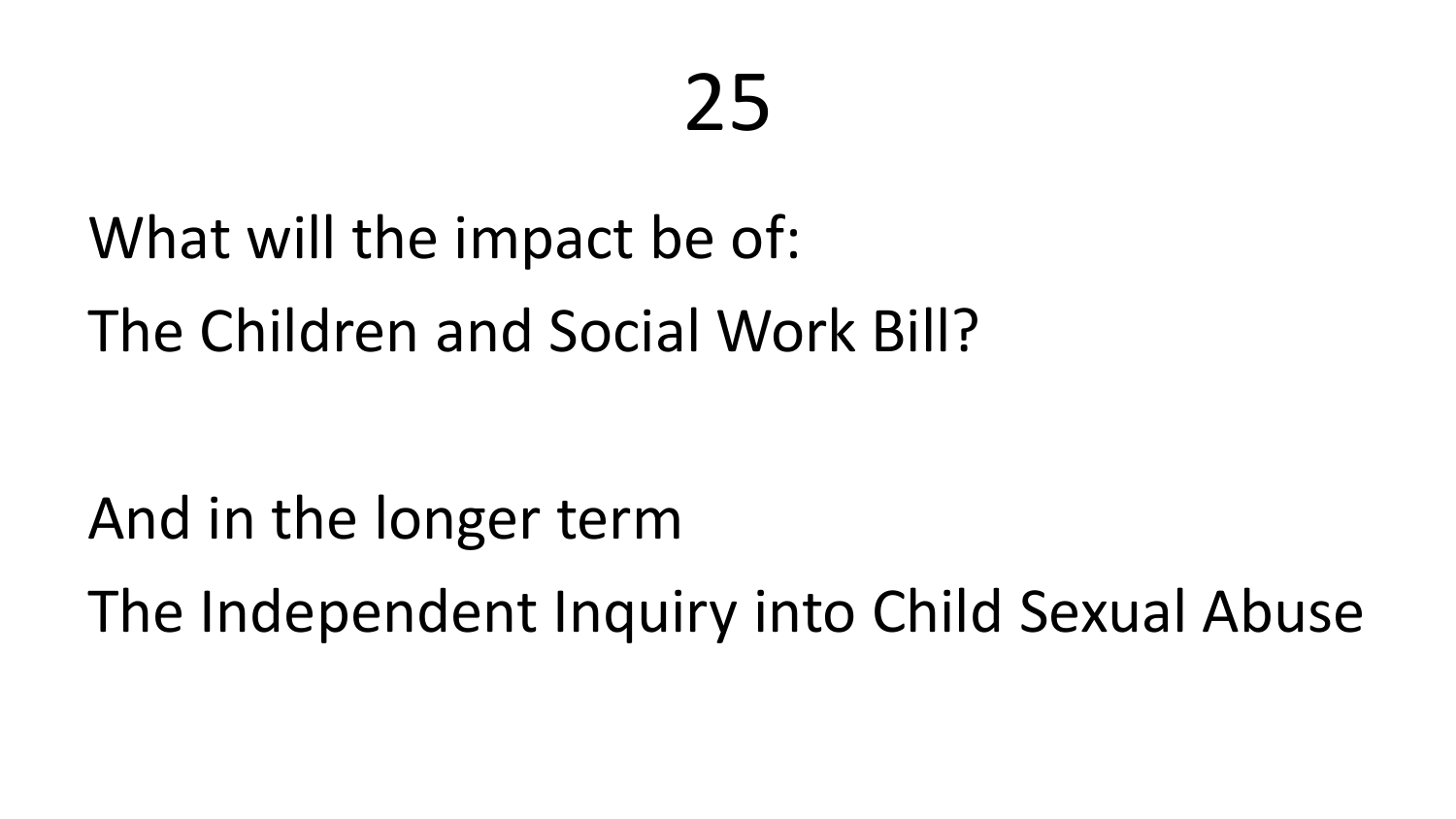But also how might things change in the context of, what Poly Toynbee has recently called, the era of 'post-fact, post-truth, emoto-politics'? (The Guardian 29/11/16, p30)

Where are we likely to see continuities?

Where might there be changes and disruptions?

Where are the possibilities for developing positive initiatives?